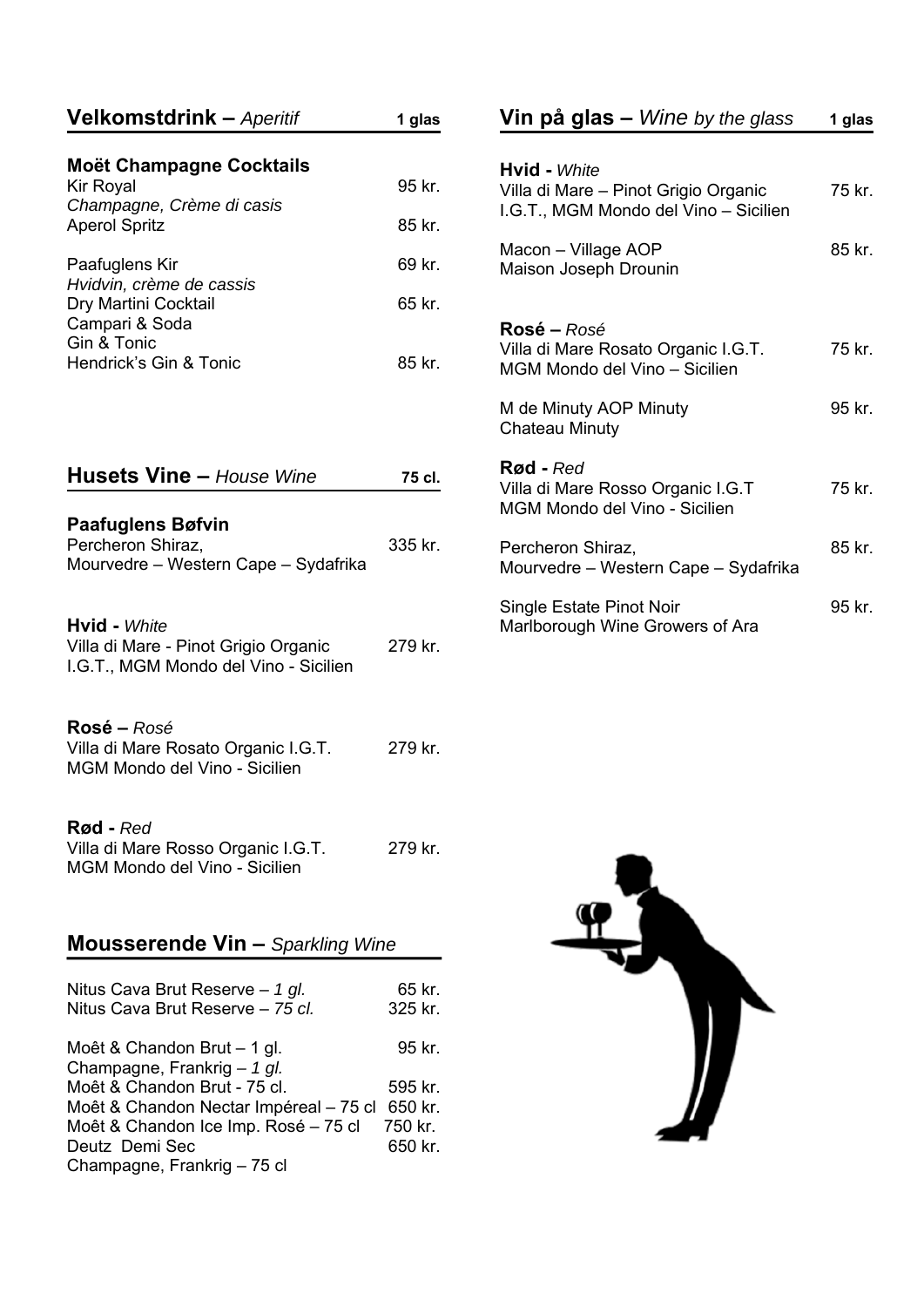| <b>Hvidvine - White Wines</b>         | 75 cl.  |
|---------------------------------------|---------|
|                                       |         |
| <b>Frankrig</b> - France              |         |
| Macon - Villages Aop                  | 340 kr. |
| Maison Joseph Drouhin Côte Mäconnaise |         |
| Riesling Reserve, AOP, Meyer Fonné,   | 395 kr. |
| <b>Alsace Felix Meyer</b>             |         |
| Gewürztraminer, AOP, Meyer Fonné,     | 385 kr. |
| <b>Alsace Felix Meyer</b>             |         |
| Sancerre Blanc, AOP, Les Bouffants,   | 440 kr. |
| Dom. De La Garenne                    |         |
| Pouilly-Fuissé, AOP, Maison Joseph    | 620 kr. |
| Drouhin, Côtes Mâconnaise             |         |
|                                       |         |
| <b>Tyskland</b> - Germany             |         |
| JB Riesling, Qualitätswein,           | 340 kr. |
| Rheingau Balthasar Ress               |         |
|                                       |         |
|                                       |         |
| <b>Italien</b> – <i>Italy</i>         |         |
| Villa di Mare Pinot grigio Organic    | 279 kr. |
| IGT. Terre Siciliane                  |         |
| Villa Antinori Bianco                 | 340 kr. |
| IGT. Toscana Villa Antinor            |         |
|                                       |         |
|                                       |         |

## **Rosé** – *Rosé Wines*

| <b>Frankrig</b> - France           |         |
|------------------------------------|---------|
| M de Minuty Rose Aop               | 350 kr. |
| <b>Chateau Minuty</b>              |         |
| Plaimont, Côtes de Gascogne        |         |
| Sancerre Rose, AOP, Sancerre de la | 450 kr. |
| Garenne, Reverdy                   |         |
|                                    |         |
| Italian Italy                      |         |

| <b>Rallen</b> - <i>Raly</i>   |         |
|-------------------------------|---------|
| Villa di Mare Rosato, I.G.T., | 279 kr. |
| MGM Mondo del Vino – Sicilien |         |



| <b>Rødvine – Red Wines</b>                                 | 75 cl.    |
|------------------------------------------------------------|-----------|
|                                                            |           |
| <b>Frankrig - France</b><br>Saint Esprit Rouge Aop         | 340 kr.   |
| Maison Delas<br>Chatea Pierrail Bordeaux Superieur         | 404 kr.   |
| J P. Janoueix Côtes de Castillon                           |           |
| Cote de Beaune Village Aop<br>Domaine David Moreau         | 585 kr.   |
|                                                            |           |
| <b>Italien</b> – Italy<br>Villa Antinori Rosso IGT         | 440 kr.   |
| Antinori Toscana                                           |           |
| Barbera d'alba Doc                                         | 395 kr.   |
| Ciabot Camerano Marcarini<br>Valpolicella Ripasso, D.O.C., | $395$ kr. |
| <b>Classico Superiore Rizzardi</b>                         |           |
| Amarone Zironda DOCG<br>MGM Mondo del Vino                 | 610 kr.   |
|                                                            |           |
| New Zealand - New Zealand<br>Single Estate Pinot Noir      | 385 kr.   |
| Malborough Winegrowers of Ara                              |           |
|                                                            |           |
| Snanion – Snain                                            |           |

| <b>Spanien</b> - Spain        |         |
|-------------------------------|---------|
| Cantos de Valpiedra Doc       | 365 kr. |
| Crianza Finca Valpiedra Rioja |         |

## **Dessertvin –** *Dessert wines*

| Infinitus Moscatel, Spanien $-$ 1 glas      | 55 kr.  |
|---------------------------------------------|---------|
| Infinitus Moscatel, Spanien - 75 cl.        | 280 kr. |
| Ch. Martillac, Loupiac, Frankrig $-$ 1 glas | 75 kr.  |
| Ch. Martillac, Loupiac, Frankrig - 75 cl.   | 408 kr. |
| Grahams Fine, Tawny Port $-$ 1 glas         | 56 kr.  |
| Grahams Fine, Tawny Port - 75 cl.           | 350 kr. |
| Grahams LBV, Port - 75 cl.                  | 479 kr. |